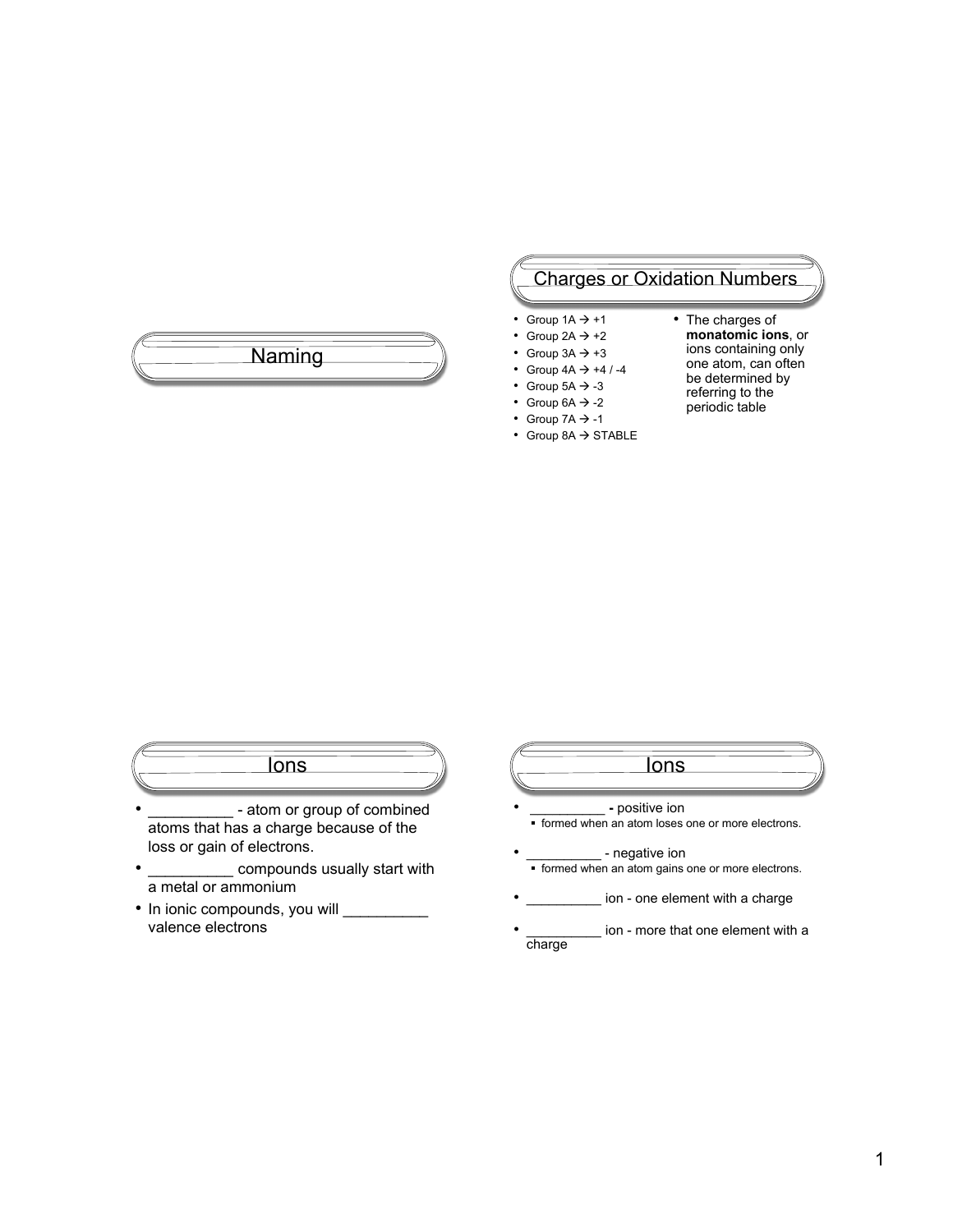# Formation of Ionic Compounds

- The strong attractive force between ions of opposite charge is called an \_\_\_\_\_\_\_\_\_\_
- The overall charge of the compound will be

# Examples of Formula Writing

- Write the formula for the compound formed between sodium and chloride
- Write the formula between Mg and Br
- Write the formula for the compound formed between Ca and S
- Write the formula for the compound formed between sodium and nitrate
- Write the formula between ammonium and sulfate

### More examples

- Copper (II) and chlorine
- Silver and Nitrate

 $\ldots$ 

- Magnesium and sulfite
- Calcium and sulfur
- Potassium and oxygen
- Ammonium and phosphate
- Ammonium and chlorine

# Don't Forget!

- You have to remember the elements that form multiple charges (the ones with the roman numerals)
- That roman numeral will tell you the charge!
- For example: Copper (II)  $\rightarrow$  Cu<sup>+2</sup>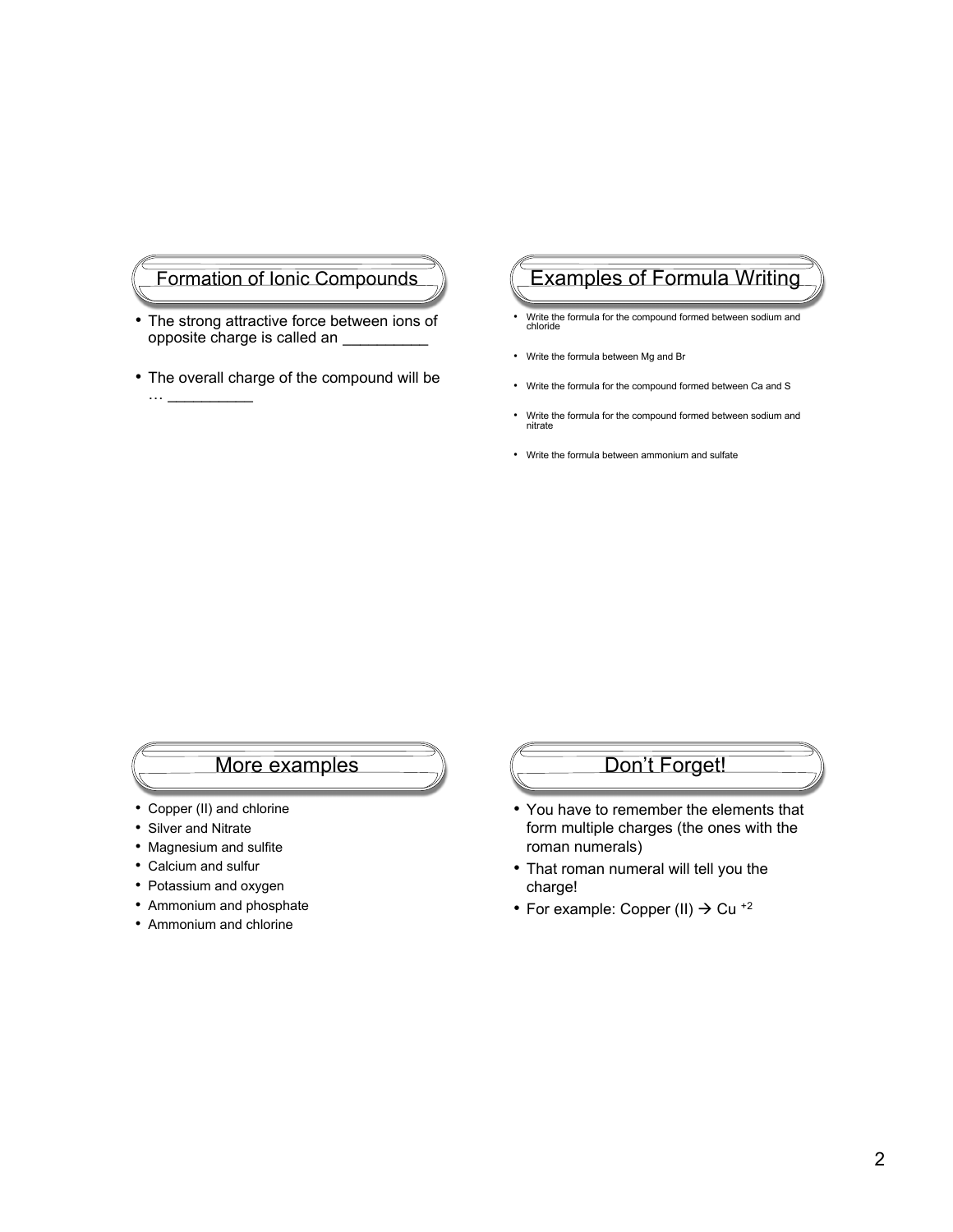# **Naming ionic compounds**  $\sqrt{}$   $\sqrt{}$  Oxyanions

- In naming ionic compounds, name the first, then the
- cations use the element name.
- Monatomic anions use the root of the element name plus \_
- If an element can have more than one oxidation number, use a \_\_\_\_\_\_\_\_\_\_
- For polyatomic ions, use the name of the ion.

- Certain polyatomic ions, called \_\_\_\_\_\_\_\_\_\_ , contain oxygen and another element.
- If **two** different oxyanions can be formed by an element, the suffix -*ate* is used for the oxyanion containing more oxygen atoms, and the suffix -*ite* for the oxyanion containing fewer oxygens.

- Four oxyanions can be formed by the halogens
- In this case:
- Most Per (root) ate
- 1  $less (root) ate$
- 1 less root ite
- 1 less hypo (root) ite

### Oxyanions (Examples

- NaCl
- $MgSO<sub>4</sub>$
- $\cdot$  K<sub>3</sub>PO<sub>4</sub>
- $Ca(CIO<sub>3</sub>)<sub>2</sub>$
- $NH<sub>4</sub>NO<sub>2</sub>$
- Al(ClO)<sub>3</sub>
- $\cdot$  CuSO<sub>3</sub>
- Fe( $NO<sub>3</sub>$ )<sub>2</sub>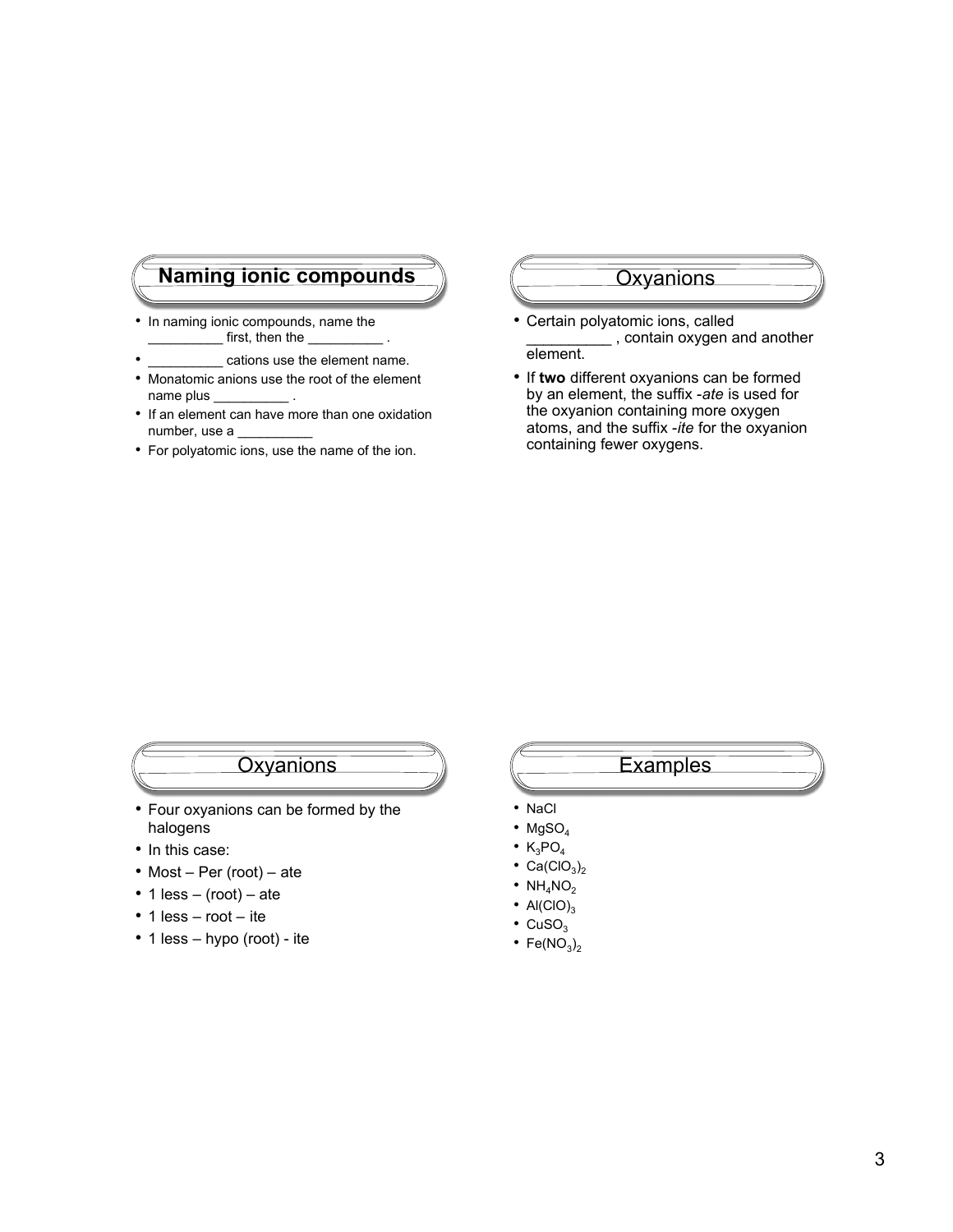### More examples

- Lead (IV) Oxide
- Ammonium Permanganate
- Cobalt (II) chloride
- Calcium sulfide
- Lithium nitrate
- Sodium acetate
- Tin (II) chloride

#### Molecules

- **\_\_\_\_\_\_\_\_\_\_** two or more atoms covalently bound together
- **\_\_\_\_\_\_\_\_\_\_** two of the same atom bound together

# Diatomic Molecules

- Br I N CI H O F or the Magnificent 7 (Super 7)<br>• These atoms never exist alone.
- These atoms never exist alone.<br>• They always come in pairs
- They always come in pairs<br>• For example:
- For example:
- 
- 
- 
- Br → Br<sub>2</sub><br>■ l → l<sub>2</sub><br>■ N → N<sub>2</sub><br>■ Cl → Cl<sub>2</sub><br>■ H → H<sub>2</sub><br>■ O → O<sub>2</sub>
- $\overline{F}$  +  $\overline{F}_2$

# Binary Molecular Compounds

• Binary covalent compounds can be recognized by containing 2 **\_\_\_\_\_\_\_\_\_\_**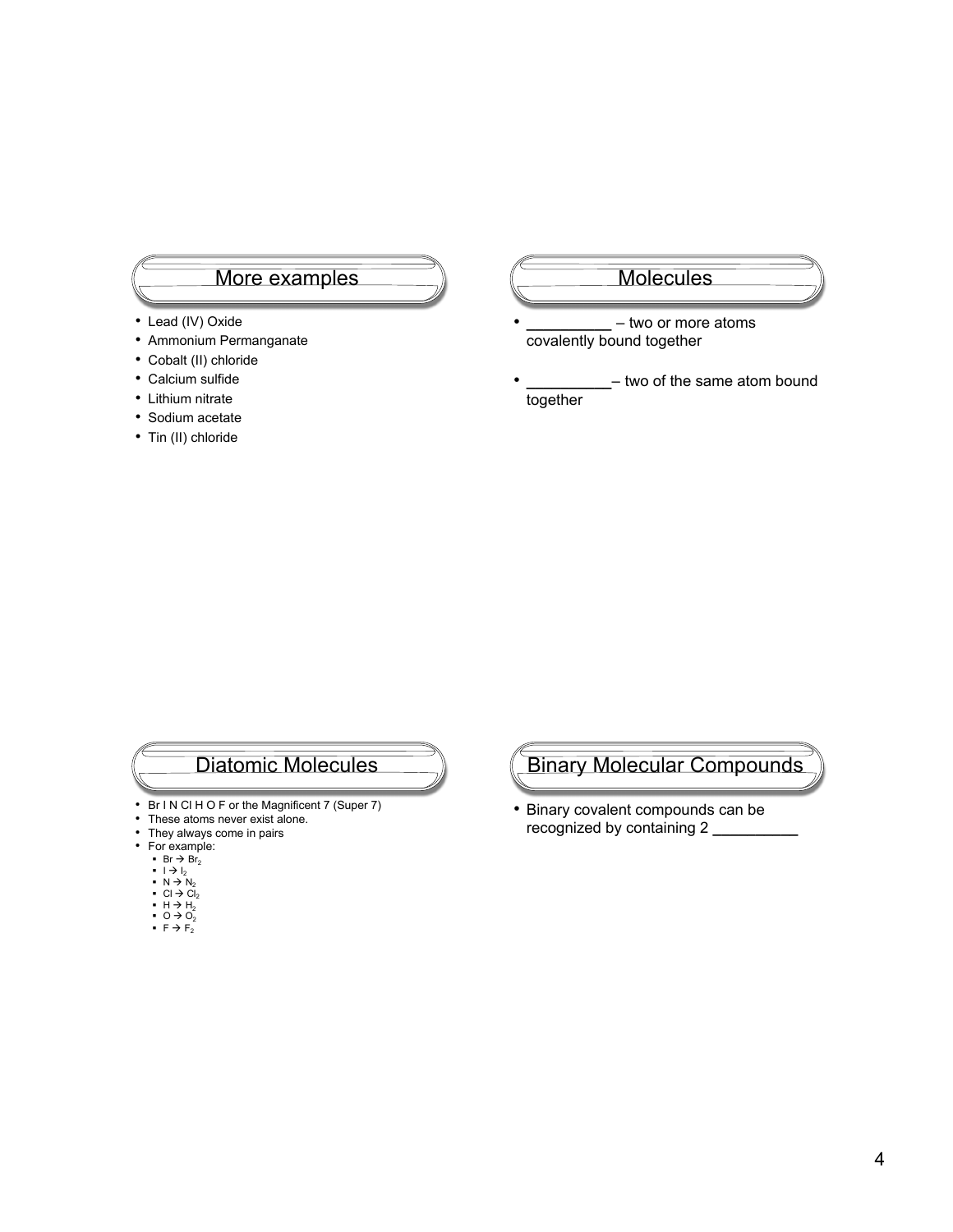#### Prefixes • Mono • Di • Tri • Tetra • Penta • 1 • 2 • 3 • 4 • 5 • 6

- Hexa • 7
- Hepta
- Octa • Nona • 8
- Deca • 9 • 10

### Rules for naming Binary Covalent **Compounds**

- Name the **\_\_\_\_\_\_\_\_\_\_** for the number of atoms of the first element
- Then name the first element
- Name the **\_\_\_\_\_\_\_\_\_\_** for the number of atoms of the second element
- Than name the root of the second element with the ending *-* **\_\_\_\_\_\_\_\_\_\_**



- No charges are used in Binary Covalent Compounds
- If the 1<sup>st</sup> prefix is mono....DROP IT!
- When the prefix ends in an o or a, and the name of the element begins with a vowel, the o or a is often dropped

# **Examples**

- What is the name of  $N_2O_4$ ?
- Name  $SO<sub>2</sub>$
- Write the formula for dichlorine monoxide
- Write the formula for disulfur dichloride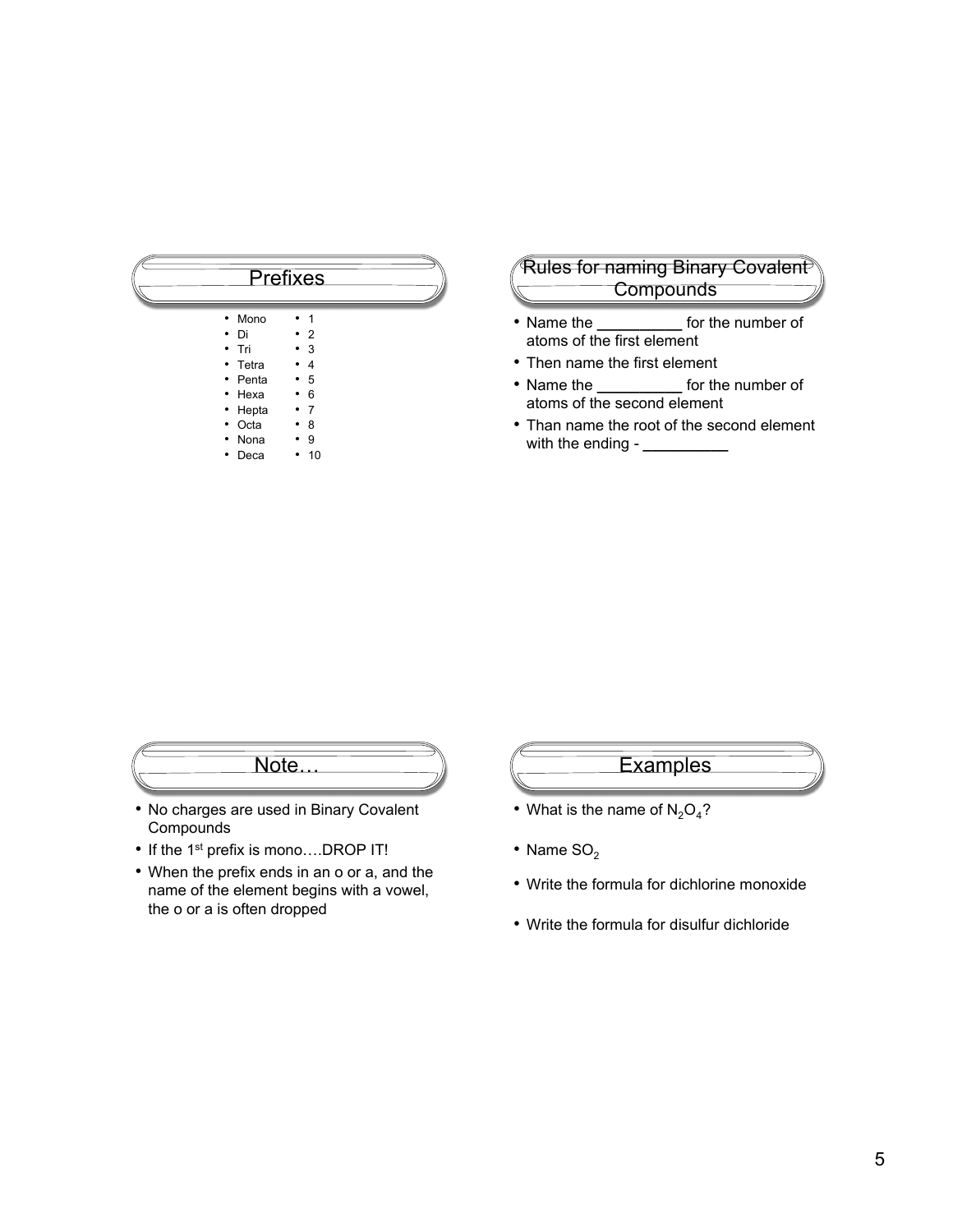# Acids

- Acids can be recognized because the start with H
- Examples
	- HCl
	- $-H<sub>2</sub>SO<sub>4</sub>$
	- $H<sub>H</sub>$

#### Acids

- Acids are in aqueous solution (aq)
- For the purposes of this class, we will assume that if it begins with H, we will name it according to the rules of naming acids
- If the HX were to be in a gas form, it would be named hydrogen x-ide

# Rule #1 - naming acids

- If the anion ends in *–ide*, the acid will be named…
- Hydro (root) ic acid
- This is usually for H plus one element

# For example

- HCl
- HI
- $\cdot$  H<sub>2</sub>S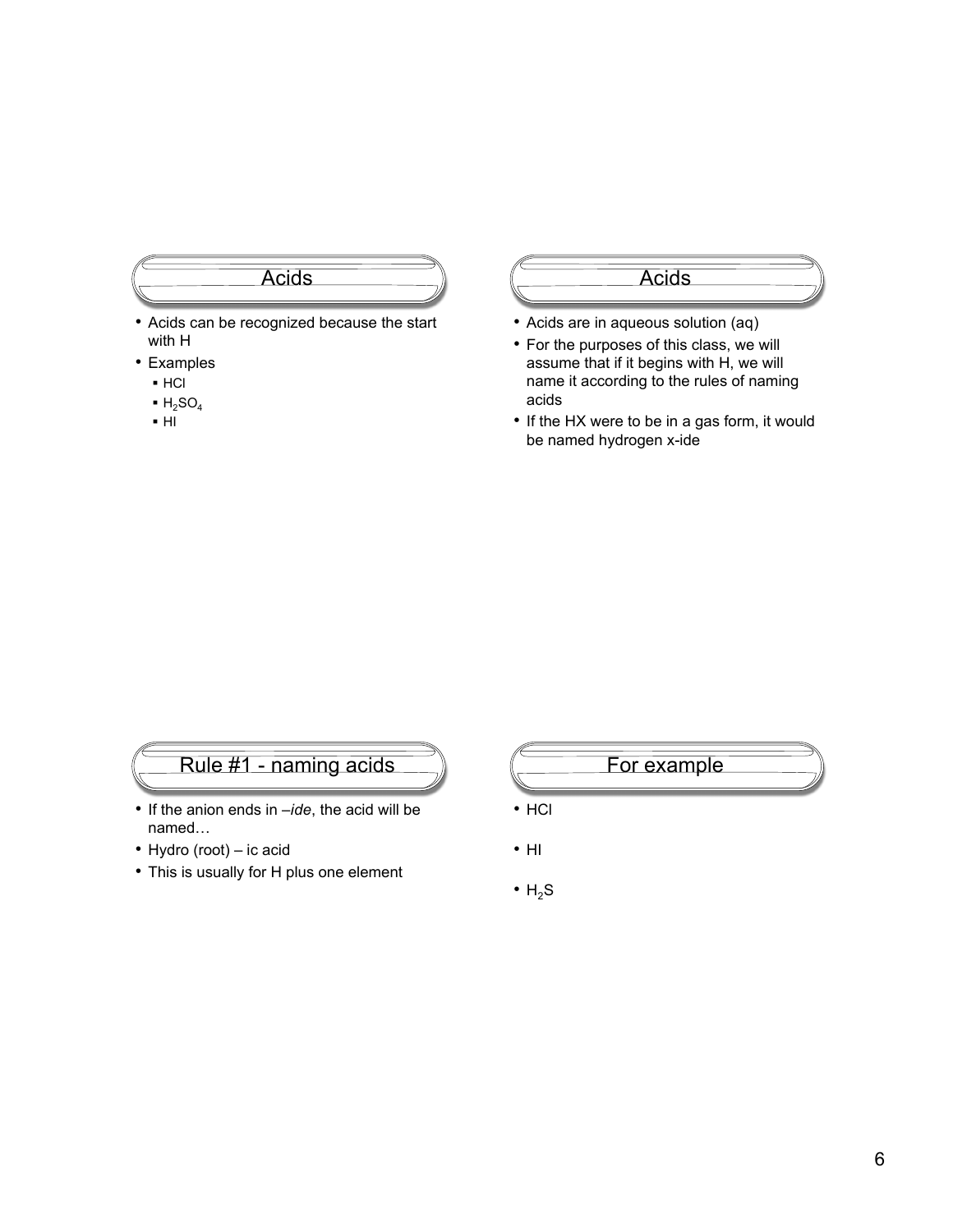# Rule #2 – naming acids

- If you have an H plus an anion ending in *–ate*, the acid will be named…
- (root) ic acid

# **Examples**

- $\bullet$  H<sub>2</sub>SO<sub>4</sub>
- $\cdot$  HNO<sub>3</sub>
- $\cdot$  H<sub>3</sub>PO<sub>4</sub>

# Rule # 3 – naming acids

- If you have an H plus an anion ending in *–ite*, the acid will be named…
- (root) ous acid

# **Examples**

- $\cdot$  H<sub>2</sub>SO<sub>3</sub>
- $\cdot$  HNO<sub>2</sub>
- $\cdot$  H<sub>3</sub>PO<sub>3</sub>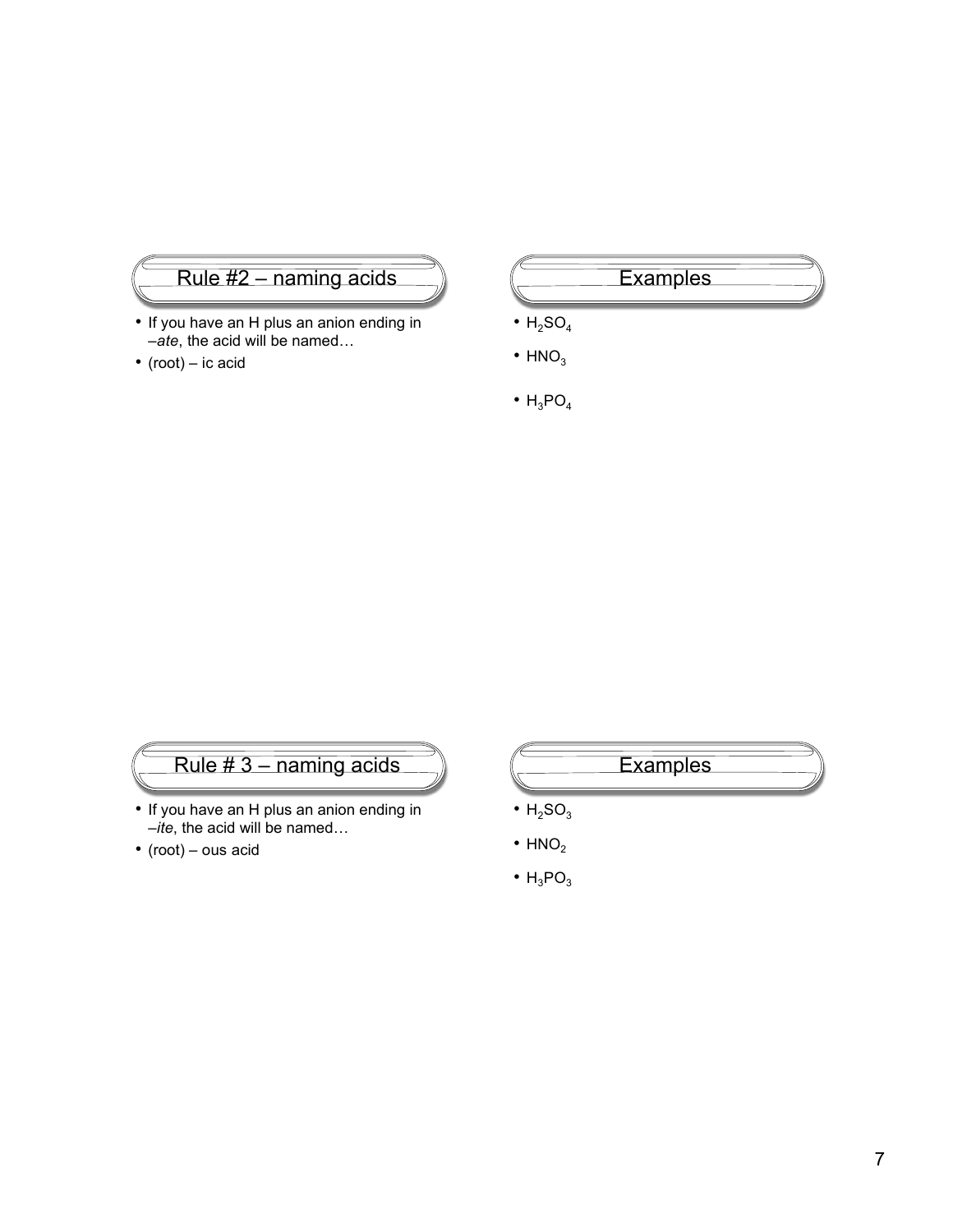# Writing formulas for acids

• When writing formulas for acids you MUST look at the charges and bring them down!

# More examples

- $\cdot$  H<sub>2</sub>SO<sub>3</sub>
- $\cdot$  H<sub>2</sub>CO<sub>3</sub>
- HF
- Nitrous acid
- Perchloric acid
- Iodic acid
- Phosphorous acid

# **Hydrates**

- **\_\_\_\_\_\_\_\_\_\_** a compound with a specific number of water molecules bound to it
- In a hydrate the formula of the compound is written first with a dot and the number of water molecules attached to it

# **Hydrates**

- Examples:
	- $\bullet$  CaCl<sub>2</sub> · 2H<sub>2</sub>O
	- $\blacksquare$  Na<sub>2</sub>CO<sub>3</sub> · 10 H<sub>2</sub>O